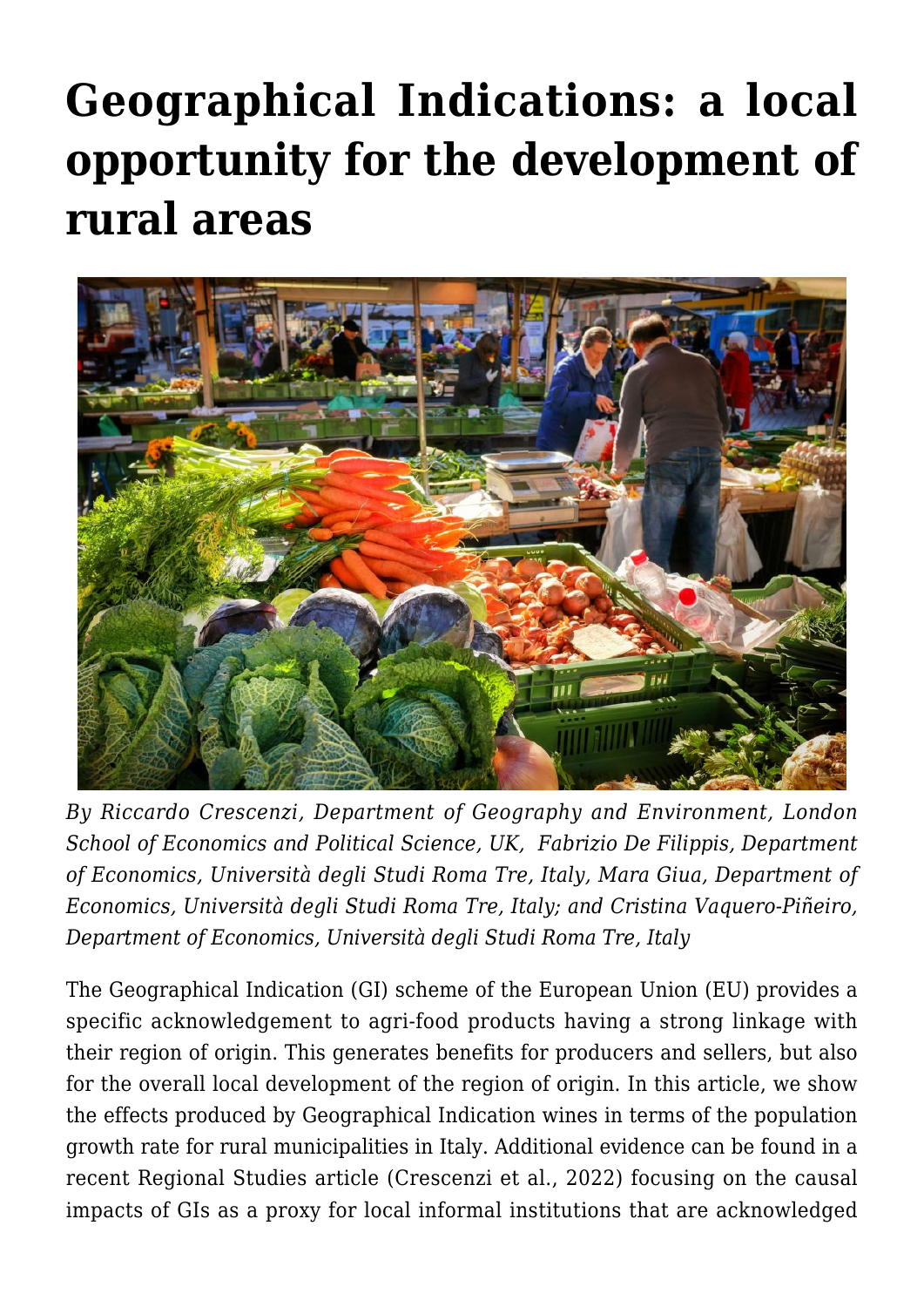and thereafter translated into a globally recognized formal regulation.

### **The Geographical Indications scheme of the EU**

The Geographical Indications (GIs) scheme of the EU allows agri-food products associated with a specific region of origin to obtain a specific label certifying the unique and strong linkage between the product and the local area of production. The GI label attributed to the product certifies that the latter reflects historical, human, and environmental factors of the local region of origin. Thanks to its strong linkage to the territory, the product becomes unique and distinct from most other agri-food goods that populate global markets and that are produced in a context of increasing standardization and homogeneity. This product specificity provides certain benefits for producers and sellers. More generally, positive impacts relate to the overall economic development of the region of origin (EEC, 1992; Torok et al., 2020). Having received the acknowledgement of the GIs status for one or more of their agri-food products, the regions of origin can experience more consistent socio-economic development vis-à-vis other rural areas with similar characteristics but without GIs ([Crescenzi et al., 2022](https://www.tandfonline.com/doi/full/10.1080/00343404.2021.1946499)). The demographic trend is among the aspects that measure the local development of rural territories. Generational renewal is one of the main challenges that rural areas have been facing over the years, due to the lower attractiveness of rural areas as places to live and work (EC, 2021a). A constant reduction in population has characterized European rural areas in recent years (EC, 2021b).

Here we discuss the role of GIs in population trends of rural areas in the context of Italy, the country with the highest number of GI products worldwide. We focus on the wine sector, which plays the most important and long-lasting role for the Italian GIs. The *[Denominazione di Origine Controllata e Garantita](https://www.assolatte.it/it/home/salute_benessere_detail/1469702889008/1469703610715)* (DOCG) is the GI label awarded to the top-level wines GI in Italy. In 2011, 12% of Italian municipalities were producing DOCG wines.

Figure 1 shows that rural municipalities with DOCG wines experience a higher rate of population growth in comparison with municipalities that are similar in terms of socio-economic, productive structure and geographical position, but which have not been awarded any DOCGs.

## **Figure 1: Population growth rate after the DOCG acknowledgement by municipalities with and without DOCG wines**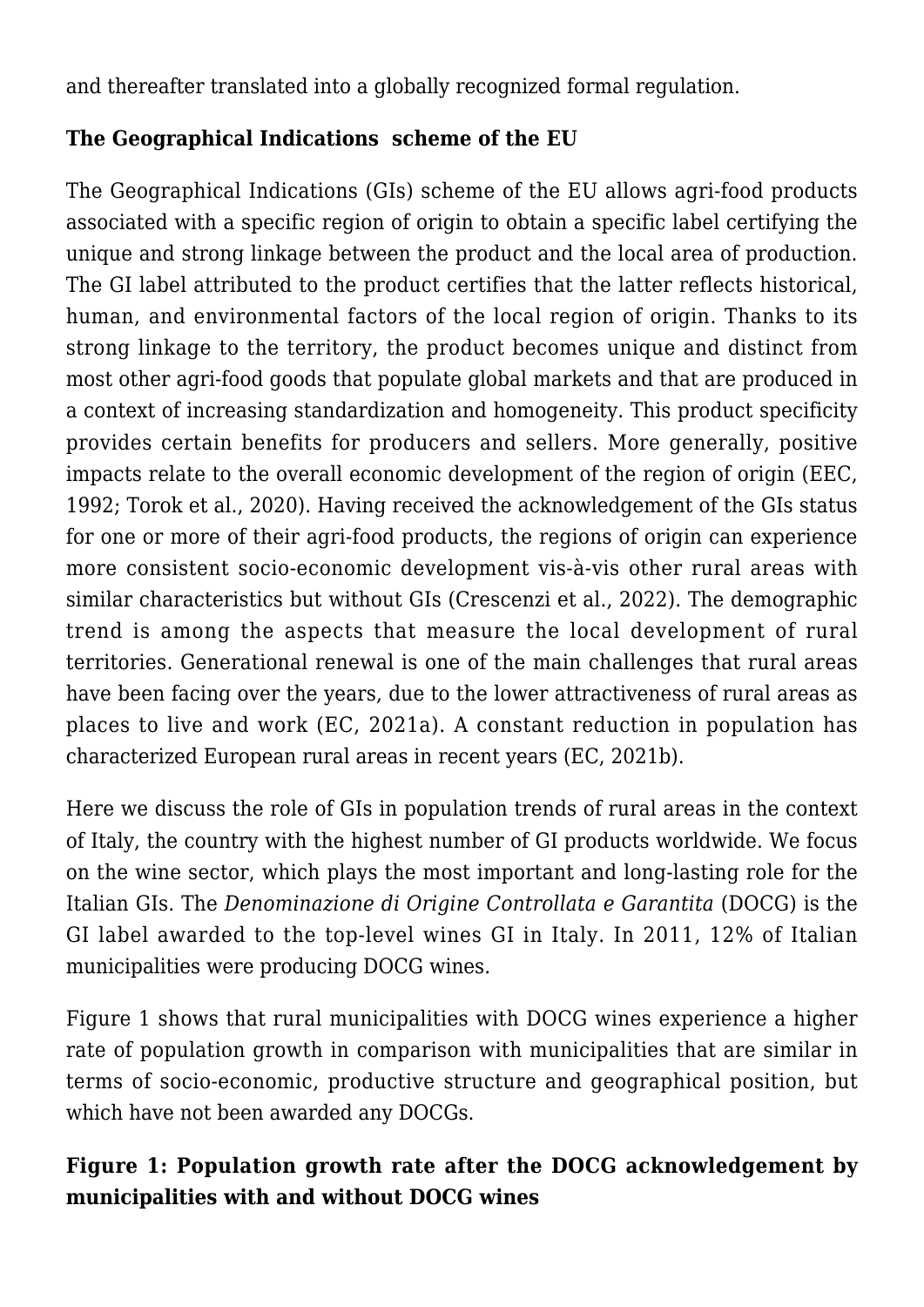

**Notes:** Population growth rate is computed over the period after the acknowledgement of the DOCG by relying on census data available every 10 years. The period of reference is 1951–2011. The green line represents the national average population growth (-0.019). The sample includes municipalities that are rural (classification of the National Rural Network), not entirely devoted to tourism (according to the classification by the National Tourism Observatory), with a positive level of viticulture  $(< 0$  ha) and for which we can observe at least 10 years before and after the acknowledgement of the DOCG. Non-DOCG municipalities that are used for the comparison are selected according to a matching based on the nearest neighbour algorithm. Calabria, Liguria, Molise, Trentino Alto Adige, and Valle d'Aosta don't have DOCG wines. **Source**: Authors' elaboration on data collected from Geographical Indication (GI) codes of practice [\(eAmbrosia website, European Commission\)](https://ec.europa.eu/info/food-farming-fisheries/food-safety-and-quality/certification/quality-labels/geographical-indications-register/)

For almost all Italian regions, the average population growth rate of rural municipalities with DOCG is higher than the average population growth rate observed for the non-DOCG municipalities of the region, and it is also higher than both the regional and national average growth rate of population. This is true for regions that show both positive (Apulia, Emilia Romagna, Friuli Venezia Giulia, Lazio, Tuscany, and Veneto) and negative demographic patterns (Abruzzi, Campania, Marche, Sardinia, Sicily, Umbria). Basilicata, Lombardy, and Piedmont are the only three regions where population growth rates are higher in non-DOCG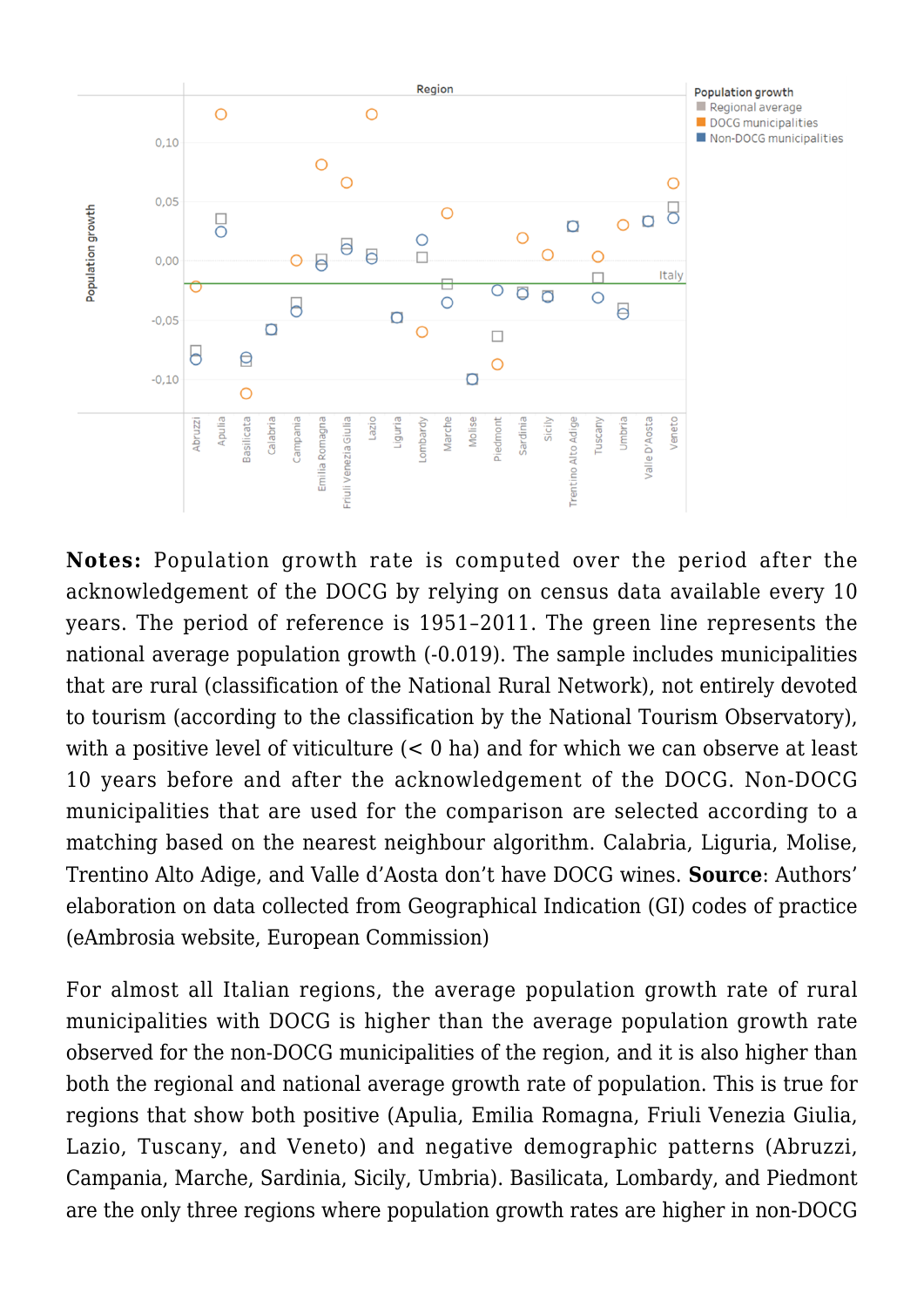than in DOCG municipalities. However, DOCG awarded in Basilicata are among the more recent ones, and therefore more time would be needed to produce a relevant effect in terms of population growth. The cases of Lombardy and Piedmont are peculiar since they traditionally host the core areas of industrial and manufacturing activities in Italy.

With limited budget resources, the EU GIs scheme offers its rural areas the opportunity to become part of and benefit from economic globalization precisely by being (and remaining) local. To accompany rural areas in the era of the green transition, investments in strengthening local institutions and localized systems of production will be increasingly needed. Building upon the experience of GIs, they can help rural areas to leverage their own endogenous assets to compete within global markets in a sustainable development path.

### **References**

Crescenzi, R., De Filippis, F., Giua, M. and Vaquero-Piñeiro, C. (2022). [Geographical Indications and local development: the strength of territorial](https://www.tandfonline.com/doi/full/10.1080/00343404.2021.1946499) [embeddedness](https://www.tandfonline.com/doi/full/10.1080/00343404.2021.1946499), Regional Studies, 56(3): 381-393.

European Communities Council (EEC). (1992). [Regulation No 2081/1992 of 14](https://eur-lex.europa.eu/legal-content/EN/TXT/?uri=celex%3A31992R2081) [July 1992 on the protection of geographical indications and designations of origin](https://eur-lex.europa.eu/legal-content/EN/TXT/?uri=celex%3A31992R2081) [for agricultural products and foodstuffs.](https://eur-lex.europa.eu/legal-content/EN/TXT/?uri=celex%3A31992R2081)

European Commission (EC) (2021a). [The impact of the common agricultural](https://ec.europa.eu/info/food-farming-fisheries/key-policies/common-agricultural-policy/cmef/rural-areas/impact-common-agricultural-policy-generational-renewal-local-development-and-jobs-rural-areas_en) [policy on generational renewal, local development and jobs in rural areas,](https://ec.europa.eu/info/food-farming-fisheries/key-policies/common-agricultural-policy/cmef/rural-areas/impact-common-agricultural-policy-generational-renewal-local-development-and-jobs-rural-areas_en) Evaluation and Evaluation Support Study, 8 April 2021.

European Commission (EC) (2021b). [A long-term Vision for the EU's Rural Areas -](https://enrd.ec.europa.eu/enrd-thematic-work/long-term-rural-vision_en) [Towards stronger, connected, resilient and prosperous rural areas by 2040,](https://enrd.ec.europa.eu/enrd-thematic-work/long-term-rural-vision_en) COM(2021) 345 final, 30.06.2021.

Torok, A., Jantyik, L., Maro, Z. M., and Moir, H. V. J. (2020). [Understanding the](https://www.mdpi.com/2071-1050/12/22/9434) [real-world impact of geographical indications: A critical review of the empirical](https://www.mdpi.com/2071-1050/12/22/9434) [economic literature.](https://www.mdpi.com/2071-1050/12/22/9434) Sustainability, 12(22), 9434.

#### **Data**

Authors' elaboration on data collected from Geographical Indication Product Specification provided by [eAmbrosia website, European Commission.](https://ec.europa.eu/info/food-farming-fisheries/food-safety-and-quality/certification/quality-labels/geographical-indications-register/)